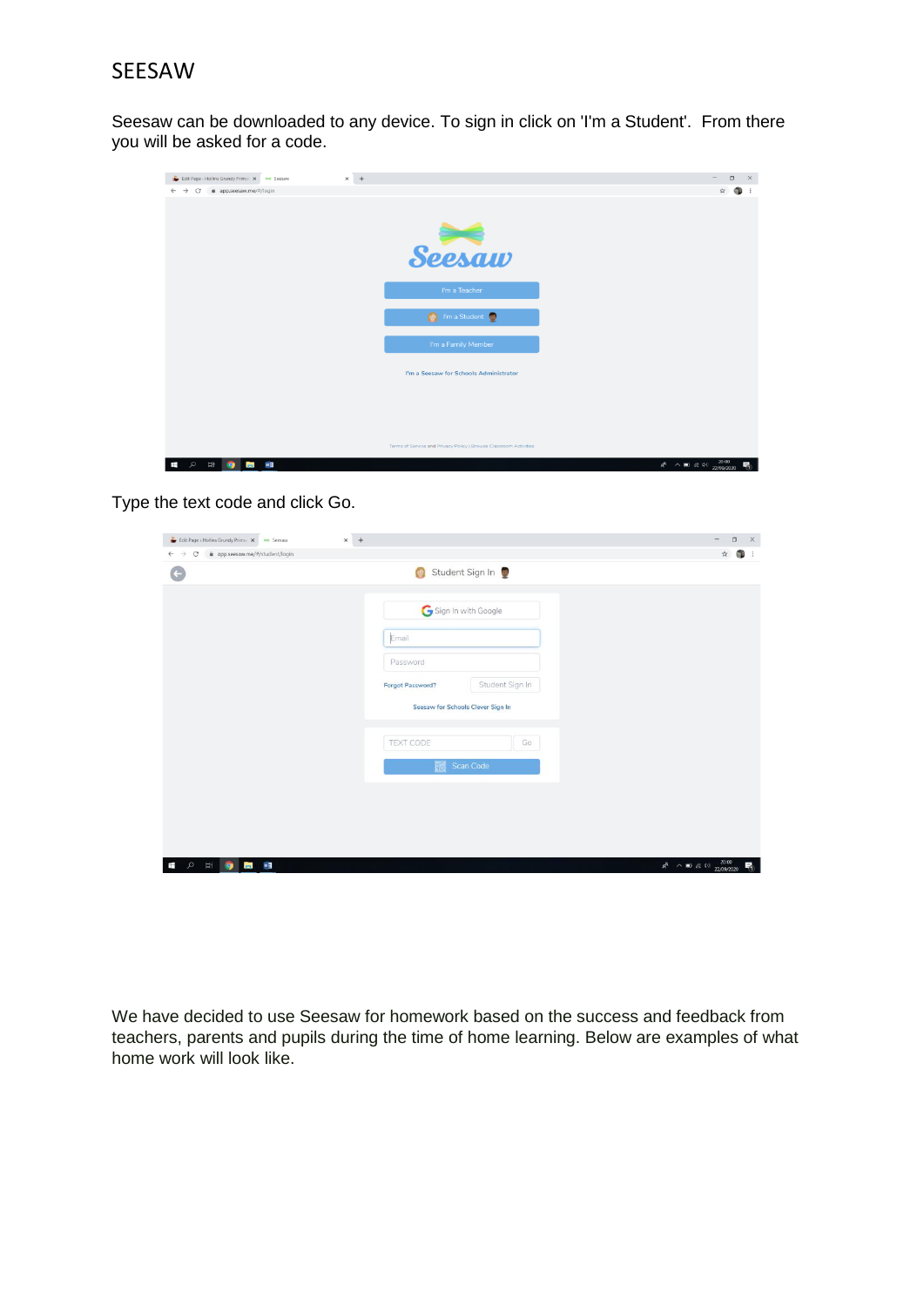



Here is an example of what tasks will look like. Tasks will be tailored to incorporate what they have learned about in school so that it can be consolidated at home.



Clicking the 'Add Response' button shows you the different ways that children can interact with what the class teacher has set. As you can see pupils can respond in a variety of ways. Rather than just writing out in their homework books they can record a video of themselves, upload photos and much more. This will help to motivate pupils in their home learning and encourage them to use imaginative ways to further their learning at home.